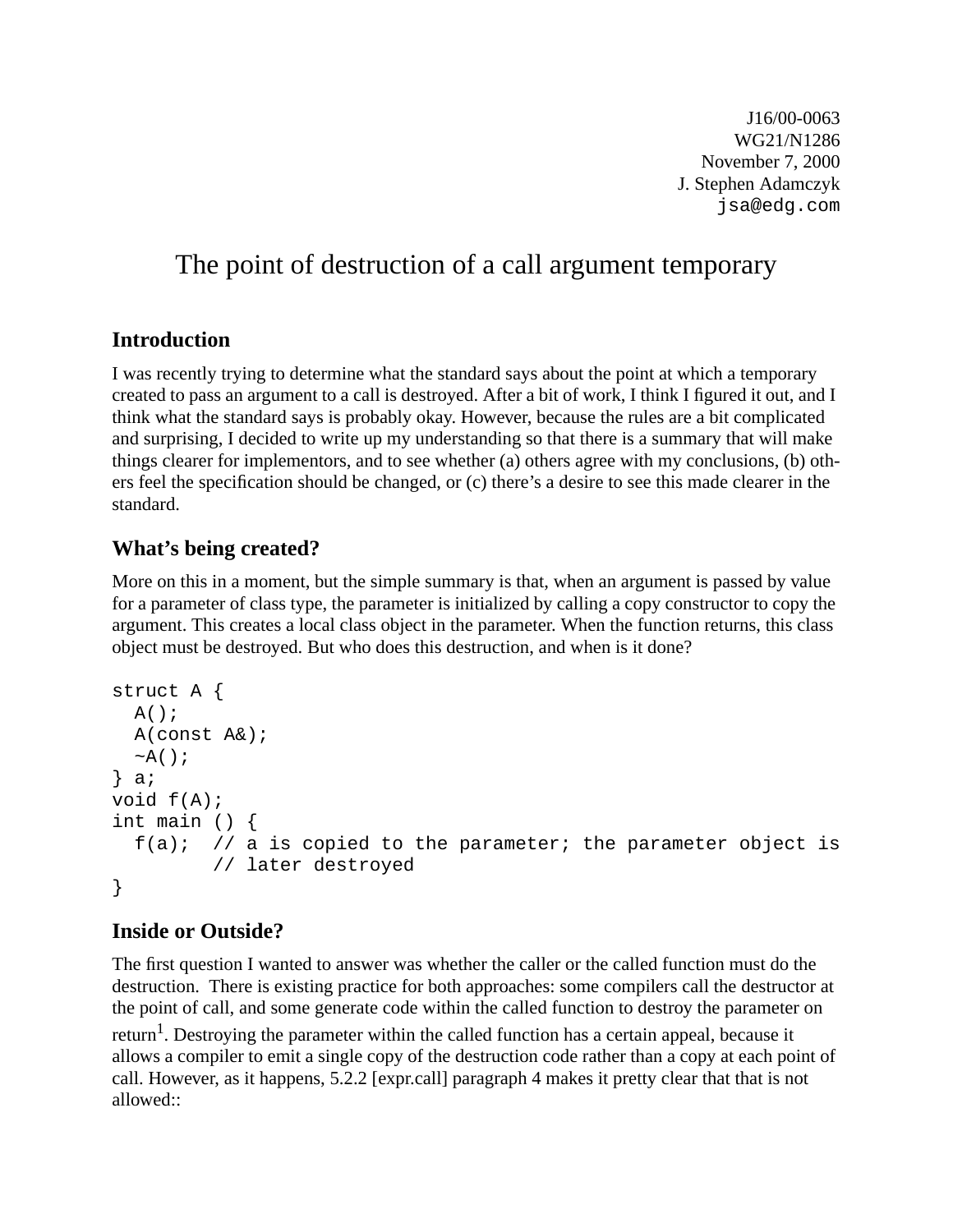The initialization and destruction of each parameter occurs within the context of the calling function. [Example: the access of the constructor, conversion functions or destructor is checked at the point of call in the calling function. If a constructor or destructor for a function parameter throws an exception, the search for a handler starts in the scope of the calling function; in particular, if the function called has a function-try-block (clause \_except\_) with a handler that could handle the exception, this handler is not considered.]

Under the "as if" rule, one could still put the destruction code inside the called function as long as there's no way to tell the difference. One would have to do the parameter destructions after leaving any function-try-block, after leaving the range of the exception specifications of the called function, after evaluating any expression on the return statement, and, for functions that return a class type by value, after calling the copy constructor to copy the return value. But that's implementation; from the point of view of the standard, it's clear that the destruction is done by the caller. The question then remains: when does the destruction get done?

#### **Is it a Parameter or a Temporary?**

The class object constructed: what is it? Is it the parameter or is it a temporary? Well, sometimes it's the parameter, and sometimes it's both.

When the argument expression has the same type as the parameter (or a cv-qualified version or derived class thereof), no temporary is created. The argument expression is copied to the parameter via a copy constructor. In that case, it's clear that the object created is the parameter and that it must be destroyed at the point of return of the function, as indicated by another sentence in 5.2.2 [expr.call] paragraph 4:

The lifetime of a parameter ends when the function in which it is defined returns.

When the argument expression does not have the same type as the parameter (or a related type, as defined above), the initialization is really

- a temporary is initialized from the argument expression, and then
- the parameter is initialized by copying the temporary using a copy constructor.

In practice, implementations will usually elide the second step. If that is done (see 12.8 [class.copy] paragraph 15), the object created is both the parameter and the temporary, and as such it is destroyed at the later of the two points where those objects would be destroyed, which is to say, at the end of the full expression containing the call.

Note that the point of destruction for the two cases is different. One might be tempted to say that the standard should be changed to say that a temporary created to pass an argument by value is destroyed on return from the call, thus making those two cases the same. However, if we go a little further and consider a case like the second case except that the argument is passed by reference,

<sup>1.</sup> Note that all implementations call the constructor at the point of call. This is necessary because the constructor is selected by overload resolution, and might be different on different calls.